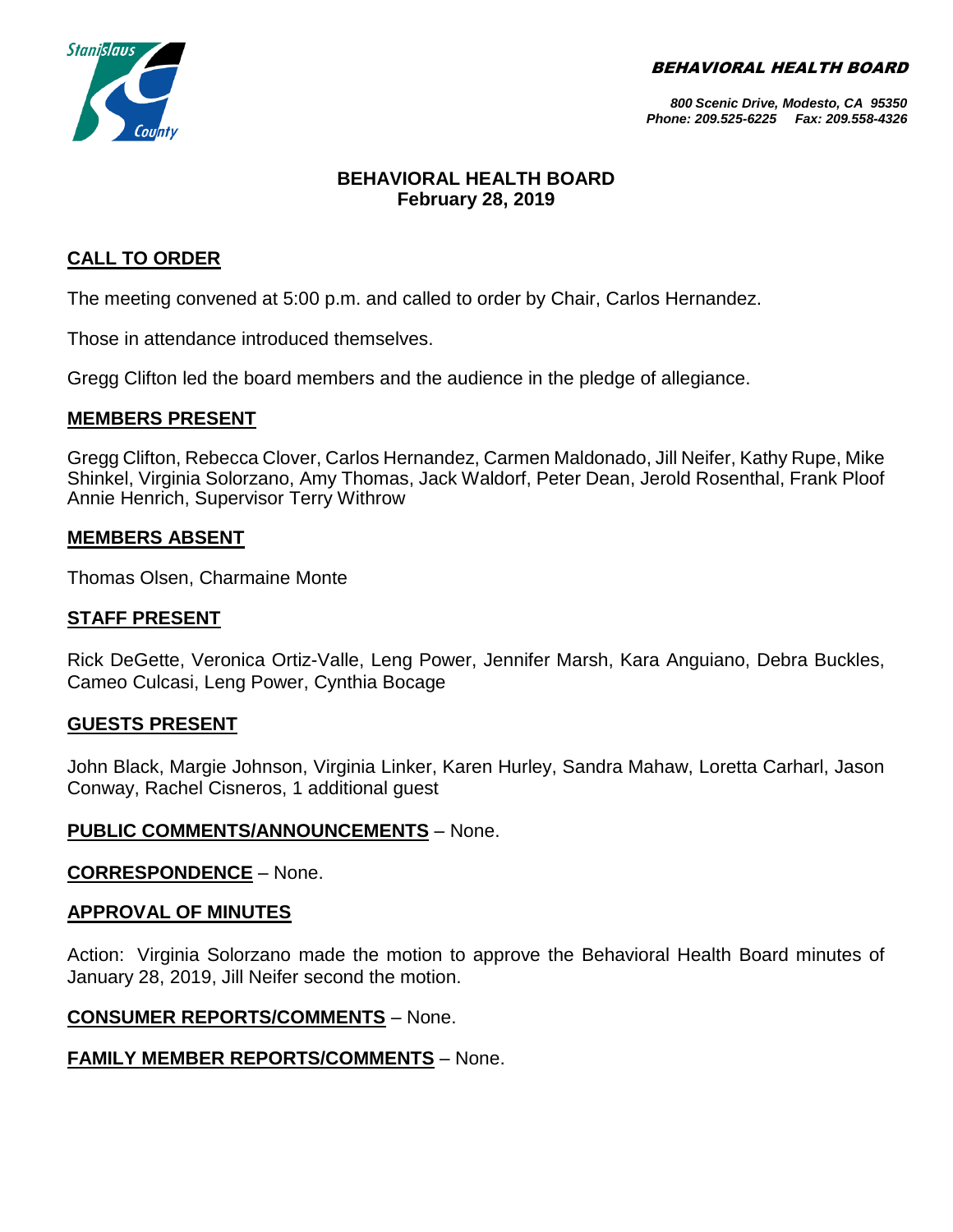Behavioral Health Board February 28, 2019 Page 2 of 3

# **BOARD OF SUPERVISORS REPORT**

Supervisor Withrow reported the following highlights:

- Permits for cannabis dispensaries are currently in review by the Planning Commission.
- Announced the hiring of Laura Arnold as the new Stanislaus County Public Defender.
- An agreement with Salvation Army regarding the use of 180 bed facility for the Permanent Access Center is underway.
- An update on the Assisted Outpatient Treatment (AOT) program was presented before the Board of Supervisors.

## **PRESENTATION - Assisted Outpatient Treatment (AOT) Pilot Program**

Melisa Hale provided a PowerPoint presentation introducing the AOT program, a 3-year pilot project approved by the Board of Supervisors for implementation and co-located at Co-Occurring Disorders, Full Service Partnership program. Assembly Bill AB1421 introduced and enacted Laura's Law, also referred to as AOT, a civil court-ordered, outpatient mental health treatment for individuals that meet strict legal criteria. Melissa provided an extensive overview of the AOT implementation process involving law requirements, Treatment, Outreach and Engagement, Referral Process.

## **PRESENTATION - MHSA Plan Update FY 18-19**

Leng Power presented on the MHSA Plan update focusing on the Short Term Residential Therapeutic Programs (STRTP's) for children. Leng invited members to attend the next MHSA Stakeholders meeting on Monday, March 11, 2019 from 12:00 p.m. - 2:00 p.m. at the Sutter Health Education and Conference Center, Modesto.

## **COMMITTEE REPORTS**

### Executive Committee

Carlos reported the committee set the agenda for February. The need to identify BHB member to attend the next CABHB/C meeting in March or April was discussed.

## Administrative, Fiscal Management Committee

No report.

Managed Care Committee

No report.

## Prevention and Community Education/Outreach Committee

No report.